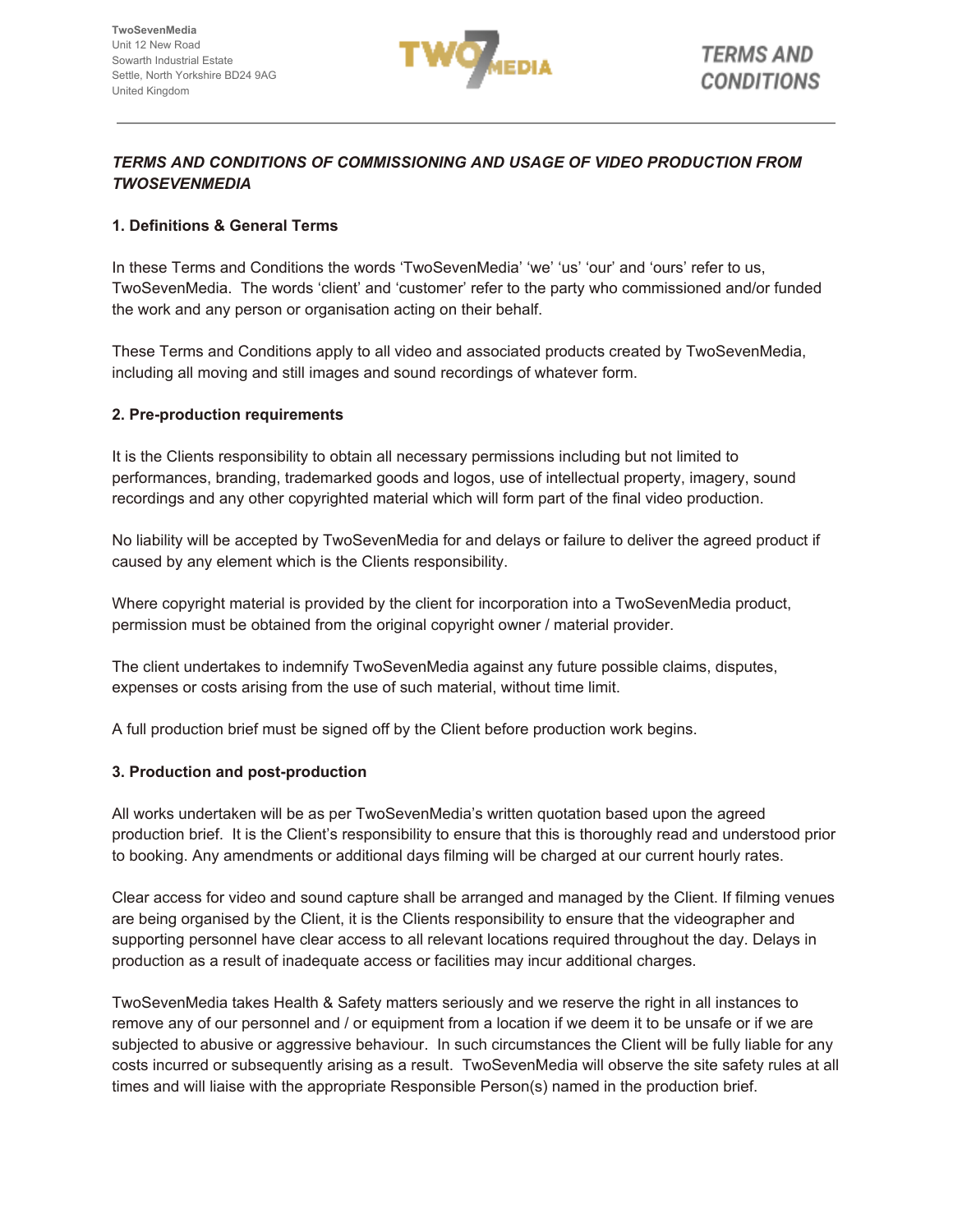

#### **4. Insurance**

TwoSevenMedia carries public liability insurance cover of five million pounds. A copy of our insurance certificate can be provided on receipt of a request to our offices. Extended or upgraded specific project insurance cover can be provided if required upon request, provided this is agreed at the time of booking and included in the production brief.

#### **5. Adverse weather conditions**

In the event of inclement weather which in our opinion would pose a risk to health & safety of our personnel or equipment or has the potential to prevent successful video or audio capture, we reserve the right to change the date or time of filming to a more suitable date or time.

#### **6. 'Client delays'**

In the event of filming being delayed or aborted due to the Client's failure to adhere to the agreed dates, times, access, facilities, organisation or any other matter specified in the production brief, we reserve the right to re-schedule the affected days of filming and to charge for any additional costs which arise. No refund or credit will be given in respect of costs associated with the delayed or aborted original filming day(s).

#### **7. Changes to the filming schedule**

In the event of the Client wishing to change or cancel the filming date we require a

minimum of 2 weeks' notice. Failure to comply will result in the Client becoming

100% liable for all costs associated with the originally scheduled dates.

#### **8. Equipment substitution**

In the event that TwoSevenMedia experiences equipment failure or technical difficulties, all efforts will be made to find suitable replacement equipment and/or personnel so as not to delay filming or adversely impact upon the project quality or delivery. The equipment used on the day of filming will be at the discretion of the senior member of the film crew, and no further claims or liability will be accepted.

#### **9. Approval / amendments of draft footage**

Under normal circumstances one 'first cut' edit will be available for the Client for review and comment. One set of revisions will be incorporated within the agreed project cost provided that any revisions or amendments fall within the original agreed brief. Our video editing and production facility is available for client viewing and review, and all clients are encouraged to attend personally during editing so that all revisions can be signed off without delay. Subsequent revisions or significant re-edits will be charged at a rate of £300 + VAT per day or part thereof.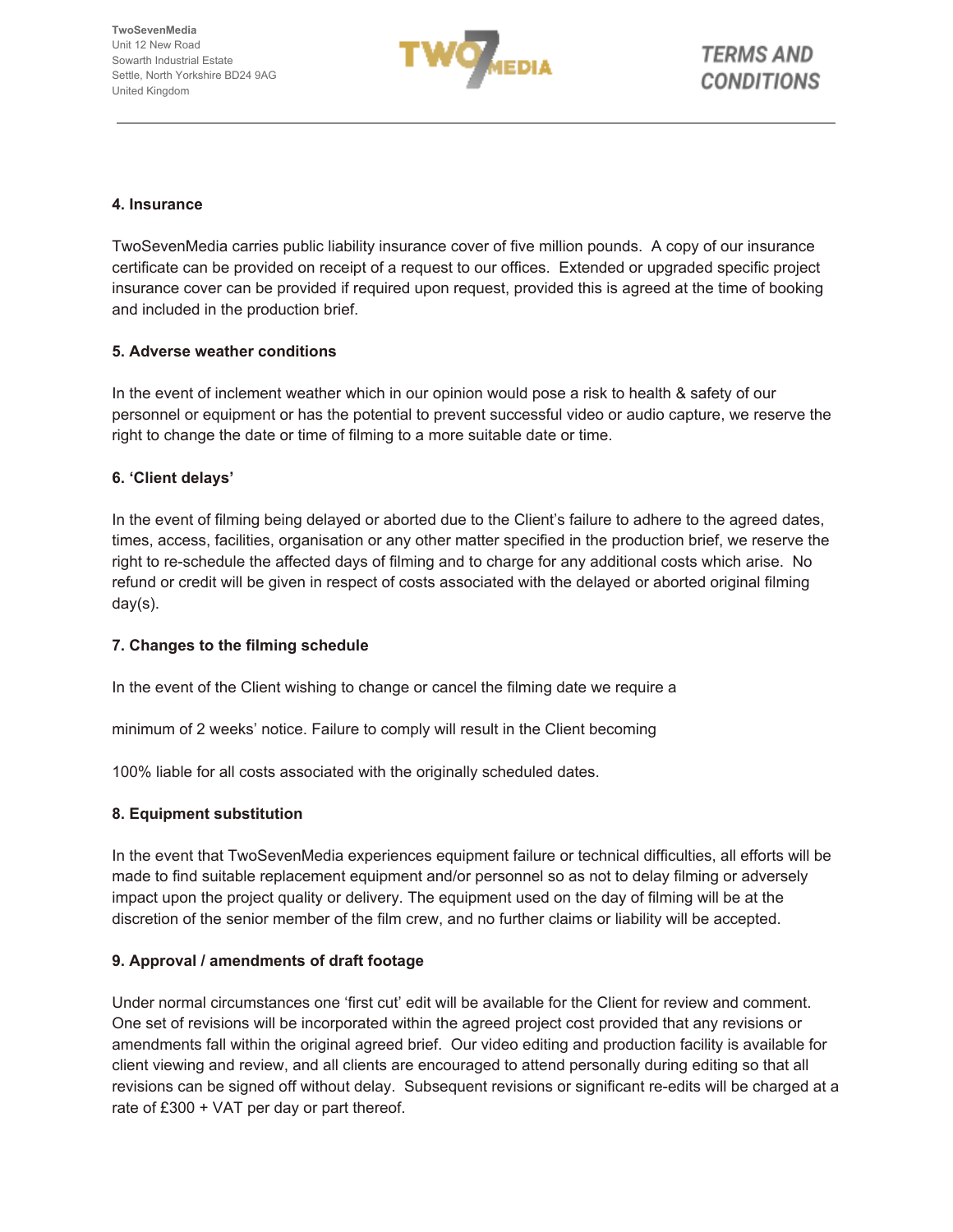

## **10. Project duration and delivery**

Any indication given by TwoSevenMedia of a design project's duration is to be considered by the customer to be an estimation. TwoSevenMedia will do everything possible to meet specific deadlines, providing there is clear

communication, prompt payment and regular feedback from the client. In all cases our liability will be limited to the agreed total cost of the project, less any costs incurred by us for any work already done on the project provided such work is within the agreed production brief. TwoSevenMedia will not under any circumstances be responsible for any loss, damage or costs arising from the late, erroneous, or non-delivery of the product.

# **11. Copyright**

TwoSevenMedia asserts its full rights as copyright owner of all material that has been captured, processed and/or produced by us, whether or not such material forms part of a finished project. The copyright of all produced material is solely owned by TwoSevenMedia and is protected under UK law.

#### **12. Usage licence – rights to the use of project content**

Where the Client provides material to us for inclusion in any project, including but not limited to logos, images, trademarks, footage and audio, the relevant permission must be obtained in advance from the original copyright holder. By accepting these terms and conditions, the Client hereby indemnifies TwoSevenMedia against any possible claims, disputes, expenses or similar that may arise from breaching any copyright laws or pre-existing terms and conditions attributed to the material

We retain all rights to the usage of footage captured during the production of any client-commissioned project. As part of our video production service, we will grant a time-unlimited licence for use of that footage to the Client subject always to the following express condition:

"TwoSevenMedia retains all copyright over any content we produce. A usage licence grants the Client permission to use the content in the state in which we provide it to the Client. Permission is not granted to re-edit, copy or alter the content in any way.

We reserve the rights to use any footage and related files from any client-commissioned project in our showreels and for other promotional purposes.

TwoSevenMedia assigns to the Client a licence to use the video production in its complete delivered form only. We do not give permission for any material to be altered, edited or used as part of another production, unless this is expressly agreed in writing.

Provided that all monies due to us from the Client have been received as cleared funds in our bank account, and provided that the Client is not in breach of anything contained in these Terms and Conditions the Client is granted a perpetual usage licence relating to the video material in its delivered form.